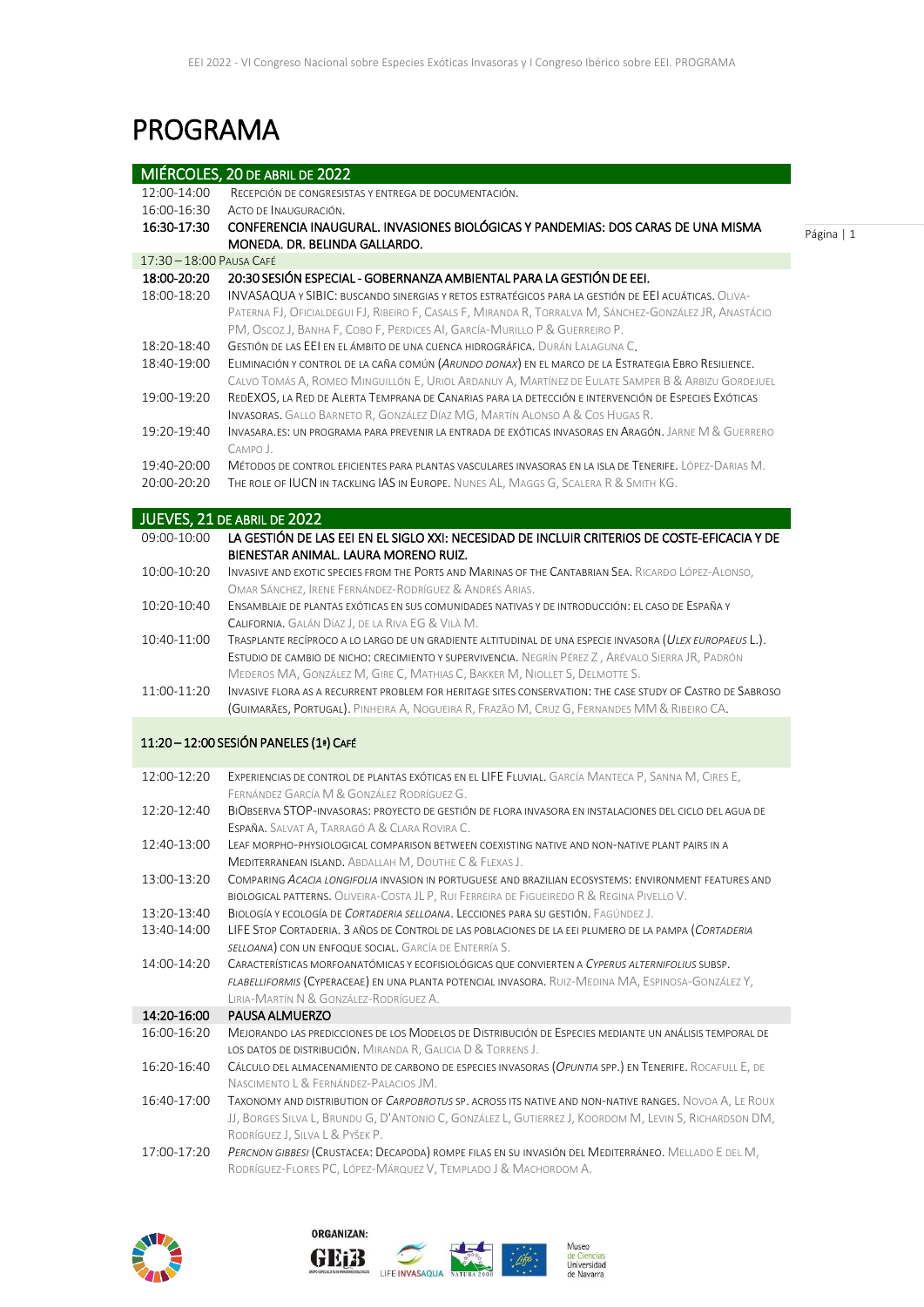- 17:20-17:40 INVASIÓN E IMPACTOS DE LA JAIBA AZUL (*CALLINECTES SAPIDUS*) EN EL DELTA DEL EBRO. FRANCH N, CLAVERO M, BERNARDO R, LÓPEZ V, ABELLÓ P, QUERAL JM & FANLO H.
- 17:40-18:00 EVOLUCIÓN DE LA INVASIÓN DE LA ALMEJA ASIÁTICA (*CORBICULA* SPP.) Y SUS IMPLICACIONES SOBRE LAS NÁYADES EN LA CUENCA DEL EBRO. NAKAMURA K, GUERRERO-CAMPO J, MOTA D, GIMENO B, CAMPOS V, LÓPEZ-FLORES R, MESQUITA-JOANES F & SOUSA R.

#### 18:00 – 18:40 SESIÓN PANELES (2ª) CAFÉ

Página | 2

- 18:40-19:00 ¿PUEDE CAMBIAR LA OPINIÓN PÚBLICA ACERCA DE LA GESTIÓN DE LAS ESPECIES INVASORAS CARISMÁTICAS? POSTIGO JL, ARROYO LL, MONTALVO T & SENAR JC. 19:00-19:20 RISING AWARENESS REGARDING INVASIONS IN AQUATIC ECOSYSTEMS. SHOULD WE FOCUS ON BIODIVERSITY IMPACTS? BANHA F, DINIZ AM, OLIVO DEL AMO R, OLIVA-PATERNA FJ & ANASTÁCIO PM. 19:20-19:40 PERSPECTIVA EVOLUTIVA DE LAS INVASIONES BIOLÓGICAS: LA IMPORTANCIA DEL TIEMPO Y EL CONTEXTO. RUIZ ALTABA C.
- 19:40-20:00 NUESTROS QUERIDOS INVASORES: CONFLICTOS, NORMATIVA Y OPCIONES DE GESTIÓN DEL CANGREJO ITALIANO EN ESPAÑA. CLAVERO M.
- 20:00-20:20 UNA INVASIÓN SILENCIOSA LOS ECTOSIMBIONTES DE LOS CANGREJOS DE RÍO (ASTACIDA) PRESENTES EN ESPAÑA. ARIAS A, Ureña M, González-Poyo J, López R & Sánchez O.
	- 20:30 PROYECCIÓN DEL DOCUMENTAL GANADOR DEL #LABMECRAZY! SCIENCE FILM FESTIVAL

| VIERNES                              |                                                                                                         |  |
|--------------------------------------|---------------------------------------------------------------------------------------------------------|--|
| 09:00-09:20                          | MULTIPLE HUMAN-RELATED TRANSLOCATIONS RESULTED IN COMPLEX INVASION SCENARIOS AND HIGH GENETIC DIVERSITY |  |
|                                      | OF RED SWAMP CRAYFISH POPULATIONS IN THE NORTHERN HEMISPHERE. OFICIALDEGUI FJ, BOBO-PINILLA J, DAGUIN-  |  |
|                                      | THIÉBAUT C, CLAVERO M, SÁNCHEZ MI, GREEN AJ, BOYERO L, LÓPEZ-DUQUE R, MESTRE A, KAWAI T, MICHOT TC,     |  |
|                                      | KLOSE K & LEJEUSNE C.                                                                                   |  |
| 09:20-09:40                          | WHEN ONE PLUS ONE EQUALS MORE THAN TWO: NORTH AMERICAN CRAYFISH AND <i>APHANOMYCES ASTACI</i> . MARTÍN  |  |
|                                      | TORRIJOS L, CORREA VILLALONA AJ, MARTÍNEZ RÍOS M, CASABELLA HERRERO G & DIÉGUEZ URIBEONDO J.            |  |
| 09:40-10:00                          | RISE OF AN INVASIVE CRAYFISH AND DECLINE OF 2 AMPHIBIANS: COINCIDENCE OR CONSEQUENCE? CALHAU PINTO B,   |  |
|                                      | PELIANO M & REBELO R.                                                                                   |  |
| 10:00-10:20                          | LA FILOGENÉTICA MOLECULAR APLICADA AL ESTUDIO DE LAS INVASIONES BIOLÓGICAS. LLORENS N & RUIZ ALTABA C.  |  |
| 10:20-10:40                          | DETENCIÓN DE ESPECIES INVASORAS RESPONSABLES DE BROTES DE AFANOMICOSIS. CASABELLA-HERRERO G, MARTÍNEZ-  |  |
|                                      | RÍOS M, MARTÍN-TORRIJOS L & DIÉGUEZ-URIBEONDO J.                                                        |  |
| 10:40-11:00                          | ¿CÓMO PUEDE AYUDAR LOS MODELOS DE DISTRIBUCIÓN A LA GESTIÓN DE ESPECIES EXÓTICAS INVASORAS? MARTÍN-     |  |
|                                      | Taboada A, Muñoz AR & Díaz-Ruiz F.                                                                      |  |
| 11:00-11:20                          | ESTRATEGIA DE ERRADICACIÓN DE LA TERMITA SUBTERRÁNEA, RETICULITERMES FLAVIPES, EN LA ISLA DE TENERIFE.  |  |
|                                      | HERNÁNDEZ-TEIXIDOR D, NOGALES M, MORA D & PESTANO J.                                                    |  |
|                                      |                                                                                                         |  |
| 11:20-12:00 SESIÓN PANELES (3ª) CAFÉ |                                                                                                         |  |
|                                      |                                                                                                         |  |
| $12:00-12:20$                        | DETECTION OF THE YELLOW-LEGGED HORNET (VESPA VELUTINA) USING AUTOMATIC CLASSIFICATION OF WINGBEAT       |  |

- FREQUENCIES. HERRERA C, WILLIAMS M, ENCARNACAO J, ROURA-PASCUAL N, JURADO-RIVERA JA & LEZA M. 12:20-12:40 MANAGEMENT OF THE ASIAN HORNET *VESPA VELUTINA* IN THE ATLANTIC AREA: WHERE ARE WE? SERVIA MJ, FAGÚNDEZ J, ROILOA SR & LUEJE YR. 12:40-13:00 IMPACTO DEL TRAMPEO DE *VESPA VELUTINA* EN LA BIODIVERSIDAD NATIVA DEL PRINCIPADO DE ASTURIAS. SÁNCHEZ O, LÓPEZ-ALONSO R & ARIAS A. 13:00-13:20 ESTUDIO DE LA DISPERSIÓN DEL GOBIO DE BOCA SÚPERA *PSEUDORASBORA PARVA* (TELEOSTEI: CYPRINIDAE) EN LOS RÍOS Y EMBALSES DE LA PENÍNSULA IBÉRICA UTILIZANDO CARACTERES MOLECULARES. VIDAL FERRÁNDEZ GJ, LAMBEA-CAMBLOR A, PERDICES A & MORCILLO F. 13:20-13:40 *LEPOMIS GIBBOSUS* (LINNAEUS, 1758) (TELEOSTEI, CENTRARCHIDAE) EN LA PENÍNSULA IBÉRICA: VARIABILIDAD GENÉTICA, ORIGEN Y EXPANSIÓN DE SUS POBLACIONES. LAMBEA-CAMBLOR A, MORCILLO F, MUÑOZ J& PERDICES A. 13:40-14:00 ÍNDICE DE CALIDAD PISCÍCOLA EN EXTREMADURA. COTALLO DE CÁCERES MA, SIMÓN-TALERO CE & MORALES HERMOSO  $\Delta$ . 14:00-14:20 RESERVOIRS FACILITATE FISH INVASIONS IN IBERIAN RIVER. CANO-BARBACIL C, RADINGER J & GARCÍA-BERTHOU E. 14:20-16:00 PAUSA ALMUERZO 16:00-16:20 A FIELD GUIDE OF THE INVASIVE ALIEN SPECIES IN THE HIDRAULIC PUBLIC DOMAIN: AN ACCESSIBLE AND INFORMATIVE TOOL. SÁNCHEZ-GONZÁLEZ JR, COELLO F, DURÁN LALAGUNA C & CASALS F.
- 16:20-16:40 ELIMINACIÓN DE ESPECIES PISCÍCOLAS INVASORAS EN PEQUEÑOS EMBALSES DE RÍOS CON INTERÉS PARA LA CONSERVACIÓN DE LA ICTIOFAUNA AUTÓCTONA. MORENO RENDÓN P, SIMÓN-TALERO CE, PÉREZ GONZÁLEZ JJ, LÓPEZ-VERGARA I, JUAN LUCAS PIMIENTA A & COTALLO DE CÁCERES MA.
- 16:40-17:00 LA ERRADICACIÓN DE LA RANA TORO EN EL DELTA DEL EBRO. ¿ÉXITO O FRACASO? FANLO H, FRANCH N, QUERAL JM, FORNÓS C, GAYA N, QUERAL N, LAMORA E &TORRES E.
- 17:00-17:20 *TRACHEMYS SCRIPTA* AS AN EXPERIMENTAL IN VIVO HOST-MODEL ORGANISM FOR STUDYING THE EMERGING FUNGAL DISEASE STEF. MARTÍNEZ-RÍOS M, MARTÍN-TORRIJOS L & DIÉGUEZ-URIBEONDO J.



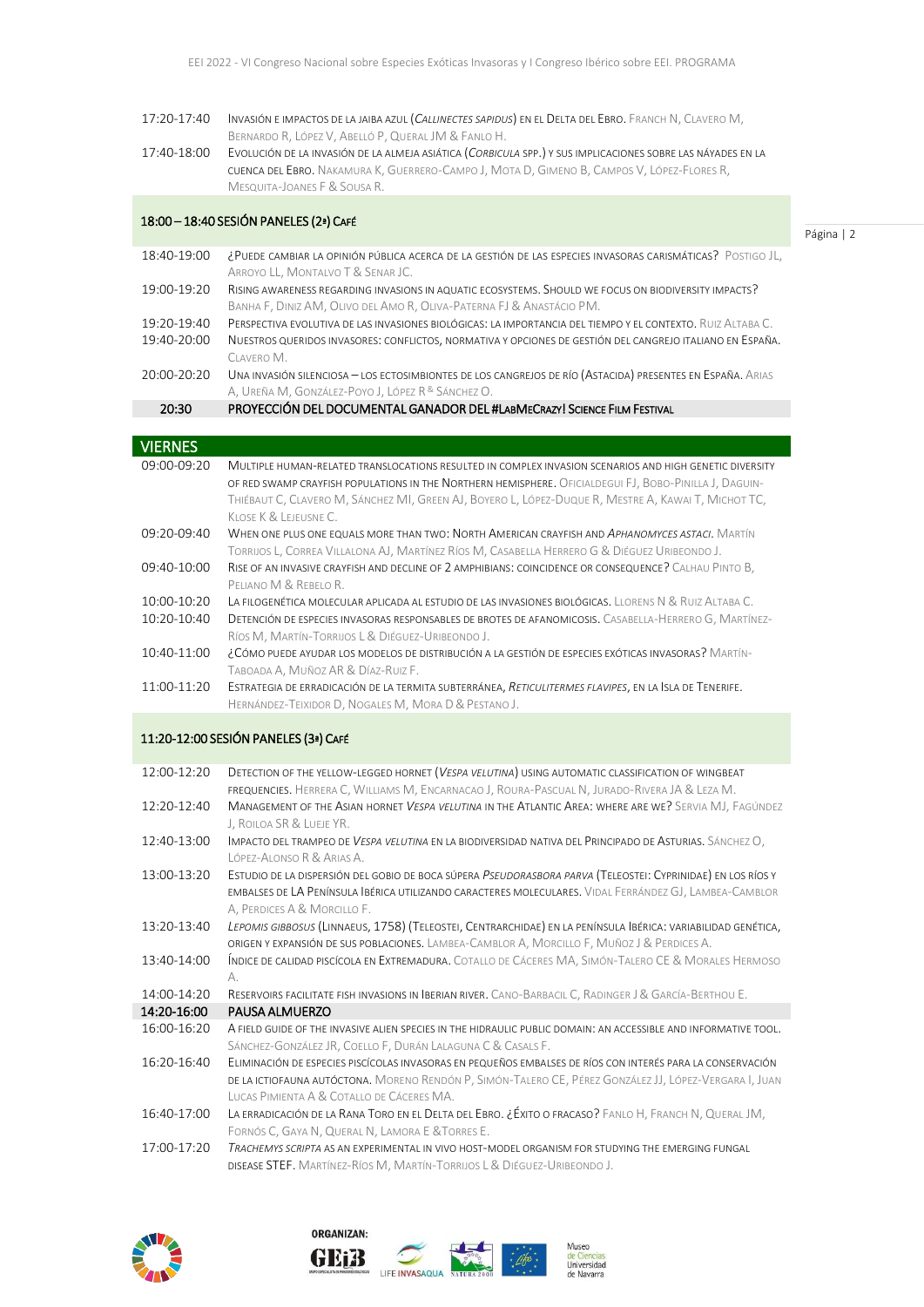17:20-17:40 PROPUESTA DE METODOLOGÍA DE MUESTREO PARA EL ESTUDIO DEL MERCADO DE ESPECIES EXÓTICAS Y PRESENTACIÓN DEL LISTADO DE AVES EXÓTICAS A LA VENTA EN ESPAÑA EN 2021. BLÁZQUEZ GAMERO M & CABALLERO RUBIO A. 17:40-18:00 BIRD TRADE IN SPAIN DURING THE INTERNET ERA: POPULARITY AND LEGAL COMPLIANCE. EL KHOURI VIDARTE N, BLÁZQUEZ GAMERO M, CABALLERO RUBIO A, MARTÍN TORRIJOS L & DÍAZ ESTEBAN M.

Página | 3

### 18:00-18:30 SESIÓN PANELES (4ª) CAFÉ

| DISTRIBUCIÓN HISTÓRICA, ACTUAL Y POTENCIAL DE LA COTORRA ARGENTINA A ESCALA MUNDIAL Y PREDICCIÓN DEL<br>PROCESO INVASOR EN EL MEDITERRÁNEO OCCIDENTAL.                                                                                                                                                                                                                                                                          |
|---------------------------------------------------------------------------------------------------------------------------------------------------------------------------------------------------------------------------------------------------------------------------------------------------------------------------------------------------------------------------------------------------------------------------------|
| SITUATION OF RED-BILLED LEIOTHRIX (LEIOTHRIX LUTEA) IN EUROPE AND INTERACTIONS WITH NATIVE SPECIES. PEREIRA<br>PF, GODINHO C, ROQUE I, RABACA JE, BARBOSA M, SALGUEIRO P, SILVA RR & LOURENCO R.                                                                                                                                                                                                                                |
| MEJORA EN LAS TÉCNICAS DE TRAMPEO DE VISÓN AMERICANO PARA PROTEGER AL VISÓN EUROPEO EN ESPAÑA. GÓMEZ A<br>& PÔDRA M.                                                                                                                                                                                                                                                                                                            |
| EFECTOS DE ESPECIES INVASORAS CON RASGOS CONTRASTADOS SOBRE INTERACCIONES BIÓTICAS Y DIVERSIDAD A<br>MÚLTIPLES ESCALAS. SOLIVERES S, SERRA LL, SANZ-LÁZARO C & CONSTÁN-NAVA S.                                                                                                                                                                                                                                                  |
| EFECTOS E INTERACCIONES ENTRE TRES FACTORES DE CAMBIO GLOBAL (ESPECIES INVASORAS, USO ANTRÓPICO E<br>INCREMENTOS DE ARIDEZ) SOBRE LA BIODIVERSIDAD Y FUNCIONAMIENTO DE ECOSISTEMAS MEDITERRÁNEOS. CONSTÁN-<br>NAVA S, LOPEZOSA P, SERRA LL & SOLIVERES S.                                                                                                                                                                       |
| LIFE INVASAQUA: UN PROYECTO IBÉRICO PARA LA TRANSFERENCIA DE INFORMACIÓN SOBRE ESPECIES EXÓTICAS<br>INVASORAS ACUÁTICAS. OLIVO DEL AMO R, GUILLÉN A, LÓPEZ-CAÑIZARES C, TORRALVA M, HERRERO-REYES AA,<br>ZAMORA-MARÍN JM, RUIZ-NAVARRO A, MIRANDA R, OSCOZ J, RIBEIRO F, BANHA F, ANASTÁCIO PM, CASALS F,<br>SÁNCHEZ-GONZÁLEZ JR, PERDICES AI, MACHORDOM A, BARCA S, VIEIRA R, COBO F, ENCINA L, NUMA C & OLIVA-<br>PATERNA FJ. |
|                                                                                                                                                                                                                                                                                                                                                                                                                                 |

#### 20:30 **CLAUSURA**

| SÁBADO EL SISTEMA EICAT DE LA UICN Y SU APLICACIÓN EN EEI DE LA PENÍNSULA IBÉRICA |                                                                                                      |  |
|-----------------------------------------------------------------------------------|------------------------------------------------------------------------------------------------------|--|
| 09:00                                                                             | INSCRIPCIÓN Y ENTREGA DE MATERIALES.                                                                 |  |
| 09:15-09:30                                                                       | SESIÓN 1: AGENDA Y DINÁMICA DEL TALLER; RONDA DE PRESENTACIONES                                      |  |
| $9:30-10:00$                                                                      | SESIÓN 2: THE IUCN EICAT SYSTEM: ITS PAST, PRESENT AND FUTURE. ANA NUNES - GRUPO DE EVALUACIÓN DE LA |  |
|                                                                                   | <b>BIODIVERSIDAD DE LA UICN</b>                                                                      |  |
| 10:00-10:30                                                                       | SESIÓN 3: LA APLICACIÓN DE EICAT EN PLANTAS ACUÁTICAS. DISCUSIÓN.                                    |  |
| 10:30-11:00                                                                       | SESIÓN 4: LA APLICACIÓN DE EICAT EN PECES DE AGUA DULCE. DISCUSIÓN.                                  |  |
| 11:00-11:15                                                                       | PAUSA CAFÉ                                                                                           |  |
| 11:15-11:45                                                                       | SESIÓN 5: LA APLICACIÓN DE EICAT EN INVERTEBRADOS DE AGUA DULCE. DISCUSIÓN.                          |  |
| 11:45-12:45                                                                       | SESIÓN 6: ANÁLISIS SOBRE LA UTILIZACIÓN DE ELCAT EN EEL DE AGUA DULCE. RONDA DE DISCUSIÓN            |  |
| 12:45-13:00                                                                       | SESIÓN 7: CONCLUSIÓN, DISCUSIÓN Y REFLEXIONES DE LA JORNADA. PRÓXIMOS PASOS                          |  |
| SÁBADO EXCURSIÓN                                                                  |                                                                                                      |  |

09:00-13:00 RUTA GUIADA POR PAMPLONA.



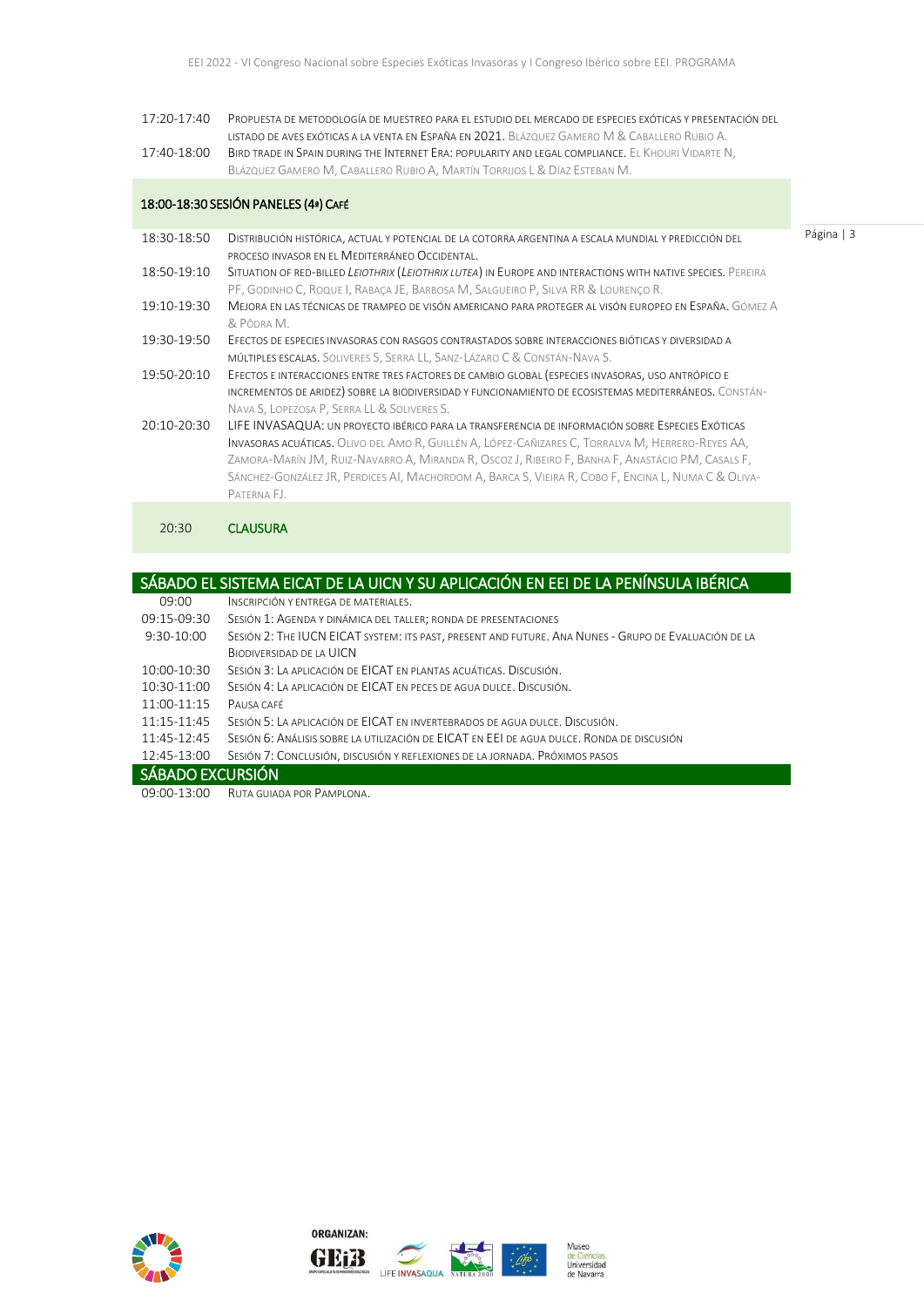## SESIÓN PANELES

- Franco J, Guareschi S, Guillén A, Hermoso V, Machordom A, Martelo J, Medina L, Mellado A, Miranda R, Olivo Página | 4 1. Black list and Alert list of the Aquatic Invasive Alien Species in the Iberian Peninsula: an action of the LIFE INVASAQUA. Oliva-Paterna FJ, Ribeiro F, Anastácio PM, García-Murillo P, Gallardo B, Oficialdegui F, García-Berthou E, Boix D, Cobo F, Morcillo F, Almeida D, Arias A, Banha F, Barca S, Biurrum I, Cabezas MP, Calero S, Capdevila L, Capinha, C, Campos JA, Casals F, Clavero M, Cuesta JA, Encarnazao JP, Fernández-Delgado C, del Amo R, Oscoz J, Perdices AI, Pou Q, Rodríguez-Merino A, Ros M, Ruiz-Navarro A, Sánchez E, Sánchez MI, Sánchez-Fernández D, Sánchez-González JR, Teodósio MA, Torralva M, Vieira R & Zamora-Marín JM.
- 2. Especies exóticas invasoras de agua dulce y sistemas estuarinos: materiales Life INVASAQUA para la sensibilización y prevención de su entrada en la Península Ibérica. Lambistos I, Martínez Olmedo B, Machordom A & Perdices A.
- 3. Lista actualizada de especies exóticas presentes en el Mar Menor y espacios naturales de su entorno. López-Martínez de la Plaza P, Zamora-López A, Zamora-Marín JM, Vidal JM, Torralva M & Oliva-Paterna FJ
- 4. Lista actualizada de fauna exótica invasora presente en aguas de transición del mediterráneo español. Herrero Reyes AA, Ruiz Navarro A & Oliva Paterna FJ.
- 5. LIFE INVASAQUA: resultados intermedios sobre la visibilidad del proyecto y los esfuerzos de comunicación. Guillén A, Olivo del Amo R, López-Cañizares C, Banha F, Anastácio PM & Oliva-Paterna FJ.
- 6. LIFE INVASAQUA: herramientas para la transferencia del conocimiento, comunicación y ciencia ciudadana. López-Cañizares C, Olivo del Amo R, Guillén-Beltrán A, Torralva M, Ruiz-Navarro A, Zamora-Marín JM, Numa C, Lázaro L, Clavero H & Oliva-Paterna FJ.
- 7. El proyecto MINVACAT como ejemplo de ciencia ciudadana sobre invasoras. López Soriano J & Quiñonero Salgado S.
- 8. SIEI 2021: Un evento ibérico para concienciar a la sociedad sobre la problemática de las especies exóticas invasoras. Marchante E, Marchante H, Guillén-Beltrán A, López-Cañizares C & Serrano-García B.
- 9. Respuesta fenotípica de tres especies endémicas ante un depredador invasor. Piquet JC, Maestresalas B & López-Darias M.
- 10. Experiencia en el combate de especies exóticas invasoras desde la Custodia del Territorio en la Montaña Oriental Costera de Cantabria. Viota M, López J & Prada O.
- 11. Biodiversity WatchDOG, programa de detección de especies exóticas invasoras con perros de conservación. Capdevila Argüelles L & del Moral Balparda, M.
- 12. Relación entre ciencia ciudadana-Especies invasoras carismáticas y gestión de de dichas especies. Postigo Sánchez JL.
- 13. El enfoque de una sola salud (*One Health*) en el marco jurídico de las especies exóticas invasoras. Álvarez-Halcón RM.
- 14. Effects of an outstanding development of the seaweed *Caulerpa prolifera* on the blue carbon sequestration of a coastal lagoon. Martins M.
- 15. Efecto de nutrientes y temperatura sobre el crecimiento y fotosíntesis del alga invasora *Rugulopteryx okamurae* (Dictyotales, Ochrophyta). Loring Menéndez J, Rosas Guerrero J & Altamirano Jeschke M.
- 16. Efecto de la temperatura y la irradiancia sobre el crecimiento y la fotosíntesis del alga invasora *Rugulopteryx okamurae* (Dictyotales, Ochrophyta). Loring Menéndez J, Rosas Guerrero J & Altamirano Jeschke M.
- 17. Modelización de la distribución potencial de *Azolla filiculoides* y *Eichhornia crassipes* en las cuencas del Tajo y el Guadiana. Fernández Menéndez A, Díaz-Delgado R & Morcillo Alonso F.
- 18. Monitorización de las campañas de control de Arctotheca calendula en A Illa de Arousa (Galicia): la continuidad como garantía de éxito. Mouriño J & von Hundelshausen G
- 19. Plano de gestão das infestações de Jacinto aquático no rio Alviela, Santarém. Félix P.
- 20. O mapa conceptual das invasões por *Acacia longifolia* Andrews (Willd.): distribuição, global, abundância, história, e as tendências latitudinais nas dinâmicas recentes da invasibilidade e invasividade. Oliveira-Costa JLP, Ferreira de Figueiredo R & Regina Pivello V.
- 21. Controlo biológico da espécie invasora *Acacia longifolia*: Contributos para a compreensão do ciclo de vida do agente *Trichilogaster acaciaelongifoliae*. Nunes AS, López-Núñez FA, Liliana Duarte l, Marchante E & Marchante H.
- 22. Cartografía de *Fallopia japonica* (Houtt.) y estrategia de lucha en las riberas fluviales de la vertiente cantábrica del País Vasco. Paz Leiza L & Boix Pérez C.
- 23. Conocimiento, manejo y difusión de la gestión de leñosas invasoras en Argentina. Montti L, González MV, Guzmán MA, Irrazabal Alarcón V, Kaliman Levy MJ, Las Heras F, Piccinetti MA, Yuretic Y & Powell PA